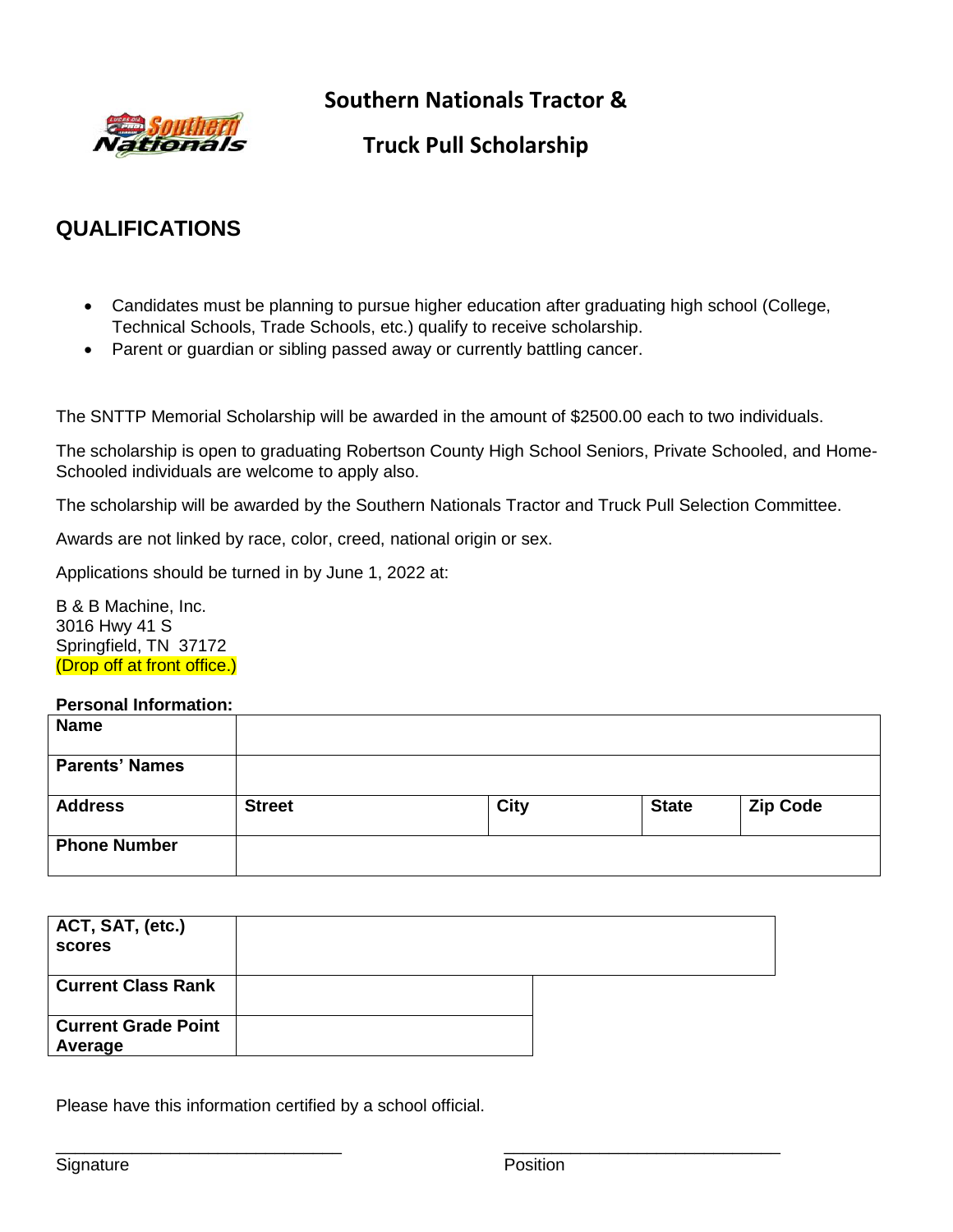#### **What employment have had, or what efforts have you made to pay for your education:**

\_\_\_\_\_\_\_\_\_\_\_\_\_\_\_\_\_\_\_\_\_\_\_\_\_\_\_\_\_\_\_\_\_\_\_\_\_\_\_\_\_\_\_\_\_\_\_\_\_\_\_\_\_\_\_\_\_\_\_\_\_\_\_\_\_\_\_\_\_\_\_\_\_\_\_\_\_\_\_\_\_\_\_\_\_\_\_\_ \_\_\_\_\_\_\_\_\_\_\_\_\_\_\_\_\_\_\_\_\_\_\_\_\_\_\_\_\_\_\_\_\_\_\_\_\_\_\_\_\_\_\_\_\_\_\_\_\_\_\_\_\_\_\_\_\_\_\_\_\_\_\_\_\_\_\_\_\_\_\_\_\_\_\_\_\_\_\_\_\_\_\_\_\_\_\_\_ \_\_\_\_\_\_\_\_\_\_\_\_\_\_\_\_\_\_\_\_\_\_\_\_\_\_\_\_\_\_\_\_\_\_\_\_\_\_\_\_\_\_\_\_\_\_\_\_\_\_\_\_\_\_\_\_\_\_\_\_\_\_\_\_\_\_\_\_\_\_\_\_\_\_\_\_\_\_\_\_\_\_\_\_\_\_\_\_

### **Family Income:**

\_\_\_\_\_\_\_\_\_Under \$35,000 \_\_\_\_\_\_\_\_\_\$50,000 to \$74,999 \_\_\_\_\_\_\_\_\_\$36,000 to \$49,999 \_\_\_\_\_\_\_\_\_\$75,000 and Above

Are you participating in the Governor's Scholars Program Yes Yes

## **College/University you plan to attend:**

| ⊿st<br>Choice               |  |
|-----------------------------|--|
| ഹnd<br>Choice               |  |
| 3 <sup>rd</sup> Choice<br>ັ |  |

#### **List of Schools at which you have been accepted:**

#### **Desired course of study:**

**List any academic achievements you have earned:**

#### **List of co-curricular school activities in which you have participated in grades 9-12:**

| <b>Activity</b> | <b>Position or Office</b> | Years Participated<br>(i.e. 9 <sup>th</sup> , 10 <sup>th</sup> , etc.) |
|-----------------|---------------------------|------------------------------------------------------------------------|
|                 |                           |                                                                        |
|                 |                           |                                                                        |
|                 |                           |                                                                        |
|                 |                           |                                                                        |
|                 |                           |                                                                        |
|                 |                           |                                                                        |

## **List volunteer activities in which you have participated during high school:**